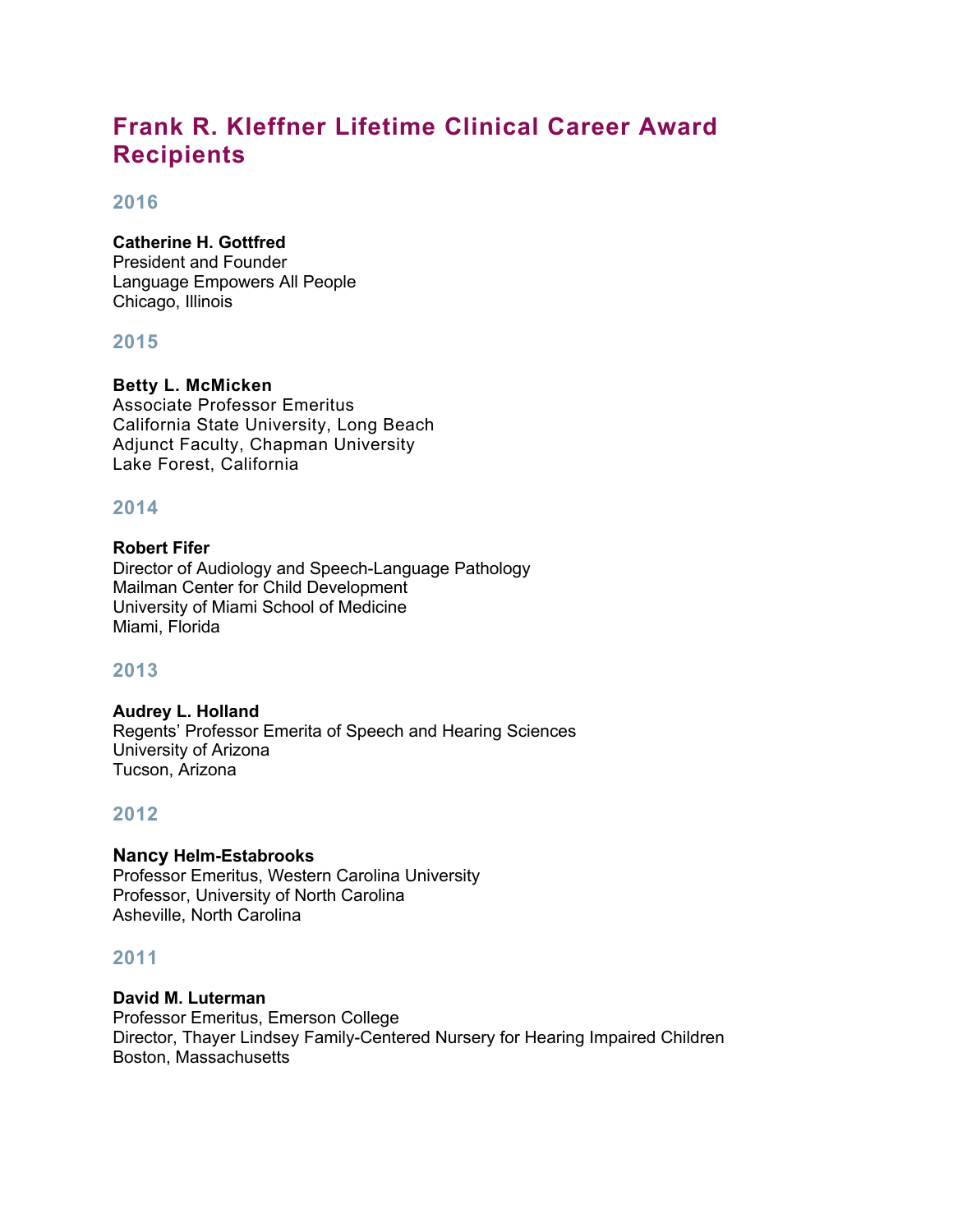### **2010**

**Ronald Goldman** Professor Emeritus, University of Alabama Birmingham, Alabama

### **2009**

**Diane M. Bless** Professor Emeritus, University of Wisconsin Madison, Wisconsin

### **2008**

**Mark S. Ylvisaker** The College of Saint Rose Albany, New York

### **2007**

**Nickola Wolf Nelson** Professor, Department of Speech Pathology and Audiology Director of Interdisciplinary Health Studies Western Michigan University, Kalamazoo, Michigan

#### **2006**

**Janina K. Casper**

**2005**

**Edward Gage Conture**

**2004**

**Barbara Williams Hodson**

### **2003**

**David A. Daly**

**2002**

**Donnell F. Johns**

### **2001**

**Elisabeth Hemmersam Wiig**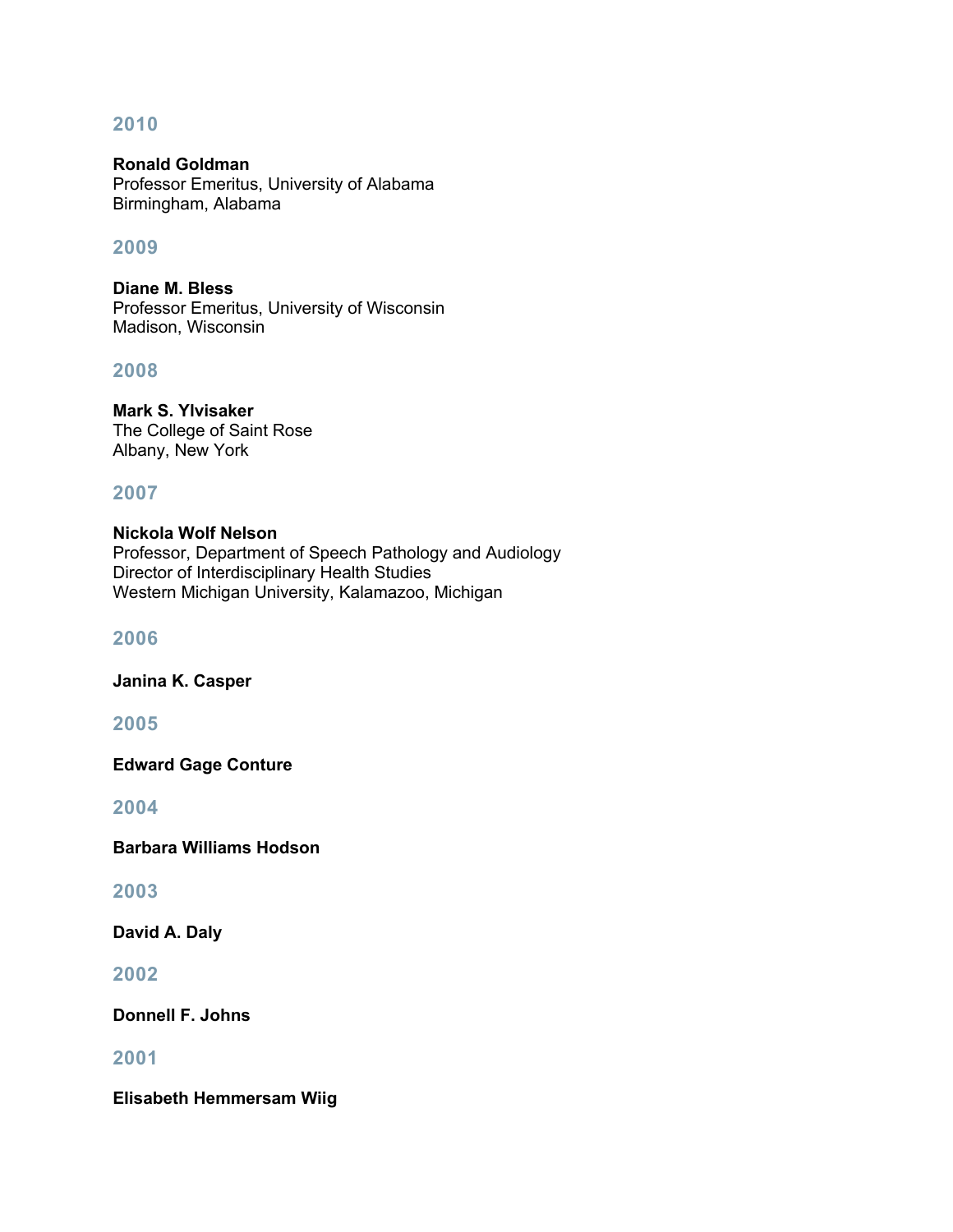# **2000**

**Laura Ann Wilber**

**1999**

**Margaret Lahey**

**1998**

**Martha Taylor Sarno**

**1997**

**John C. Rosenbek**

**1996**

**Harold L. Luper**

**1995**

**Betty Jane McWilliams**

**1994**

**Charles I. Berlin**

**1993**

**Vivian Sheehan**

**1992**

**Fred H. Bess**

**1991**

**Frederic L. Darley**

**1990**

**Alan S. Feldman**

**1989**

**Bruce E. Porch**